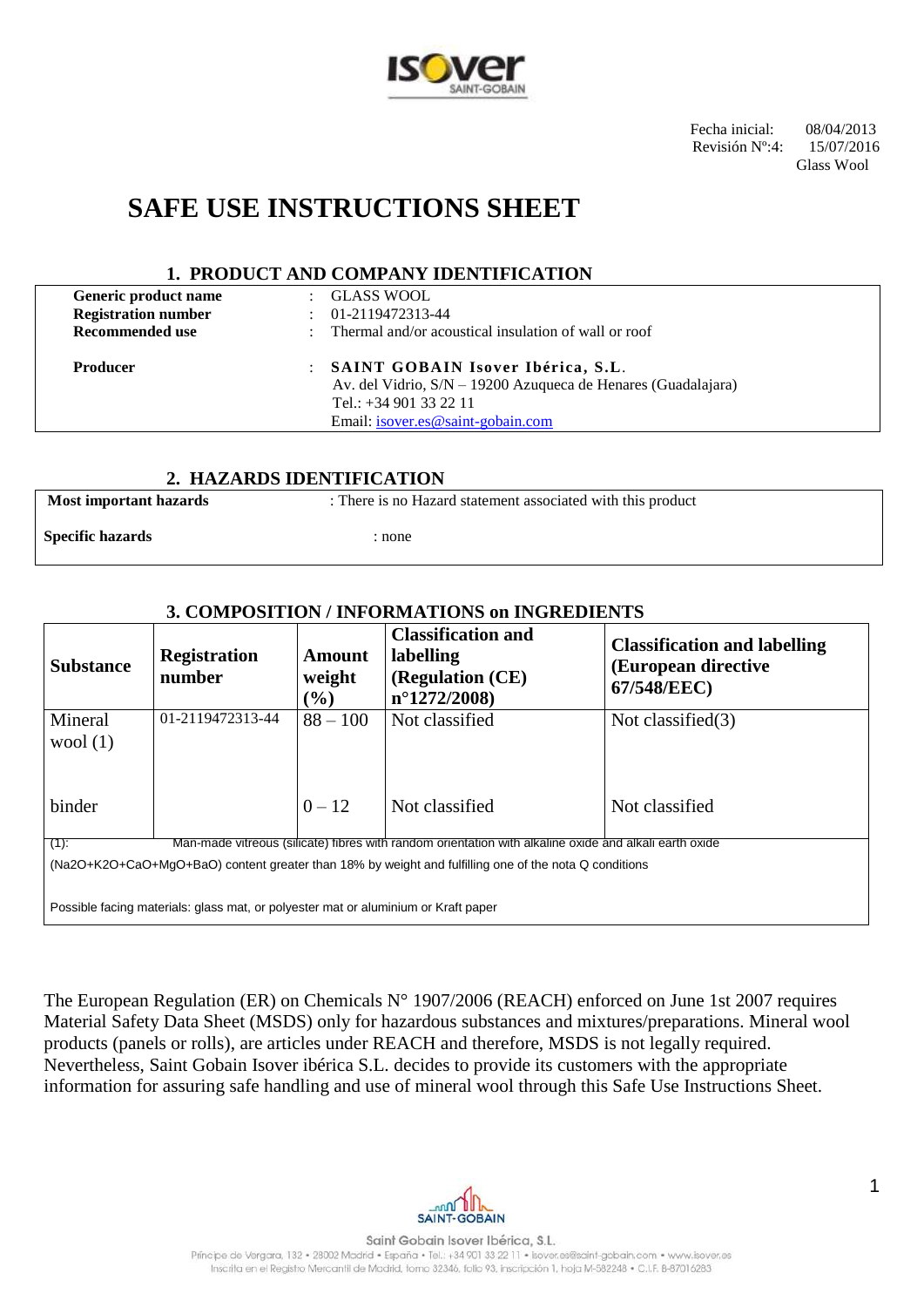

### **4. FIRST AID MEASURES**

|                                                                                                                    | Information according to the different exposure route:                         |                      |                                                                                                                                                                                                       |  |
|--------------------------------------------------------------------------------------------------------------------|--------------------------------------------------------------------------------|----------------------|-------------------------------------------------------------------------------------------------------------------------------------------------------------------------------------------------------|--|
| $\blacksquare$                                                                                                     | <b>Inhalation</b>                                                              | $\ddot{\phantom{a}}$ | remove from exposure. Rinse the throat and blow nose to clear dust                                                                                                                                    |  |
| $\blacksquare$                                                                                                     | <b>Skin contact</b><br>clothing and wash skin gently with cold water and soap. |                      | If itching occurs because of mechanical effects of the fibres, remove contaminated                                                                                                                    |  |
| $\blacksquare$                                                                                                     | <b>Eyes contact</b>                                                            | $\ddot{\phantom{a}}$ | rinse abundantly with water for at least 15 minutes.                                                                                                                                                  |  |
| ٠                                                                                                                  | <b>Ingestion</b>                                                               | $\ddot{\phantom{a}}$ | Drink plenty of water if accidentally ingested.                                                                                                                                                       |  |
| If any adverse reaction or discomfort continuous from any of the above exposure, seek medical professional advise. |                                                                                |                      |                                                                                                                                                                                                       |  |
| 5. FIRE FIGHTING MEASURES                                                                                          |                                                                                |                      |                                                                                                                                                                                                       |  |
|                                                                                                                    | Suitable extinguishing media                                                   |                      | Products do not pose a fire hazard in use; however, some packaging materials or facings<br>may be combustible.<br>Suitable extinguishing media: water, foam, carbon dioxide $(CO2)$ , and dry nowder. |  |

| Suitable extinguishing media; water, foam, carbon dioxide (CO2), and dry powder.        |
|-----------------------------------------------------------------------------------------|
| In large fires in poorly ventilated areas or involving packaging materials respiratory  |
| protection / breathing apparatus may be required.                                       |
| Products of combustion from product and packaging - carbon dioxide, carbon monoxide and |
| some trace gases such as ammonia, nitrogen oxides and volatile organic substances       |
|                                                                                         |

# **6. ACCIDENTAL RELEASE MEASURES**

| <b>Personal precautions</b>     | : in case of presence of high concentrations of dust, use the same personal protective<br>equipment as mentioned in section 8. |
|---------------------------------|--------------------------------------------------------------------------------------------------------------------------------|
| <b>Environmental protection</b> | : not relevant                                                                                                                 |
| <b>Methods for cleaning up</b>  | : Vacuum cleaner or dampen down with water spray prior to brushing up.                                                         |

# **7. HANDLING and STORAGE**

| Handling                     |                                                                                                                                    |
|------------------------------|------------------------------------------------------------------------------------------------------------------------------------|
| - Technical measures         | : no specific measure. Use preferably a knife. If a power tool, it must be equipped with efficient<br>air suction.                 |
| - Precautions                | : Ensure adequate ventilation of workplace. See section 8                                                                          |
| - Safe handling advice       | : Avoid unnecessary handling of unwrapped product. See section 8.                                                                  |
| <b>Storage</b>               |                                                                                                                                    |
| - Technical measures         | : No specific measure, palletised products should be stored in accordance with guidance sheet<br>and site specific risk assessment |
| - Suitable storage condition | : Store products removed from pallet and packaging or loose un-palletised product, in a dry<br>location                            |
| - Incompatible materials     | : none                                                                                                                             |
| - Packaging material         | : delivered packed in polyethylene film or cardboard on wooden pallet                                                              |



٦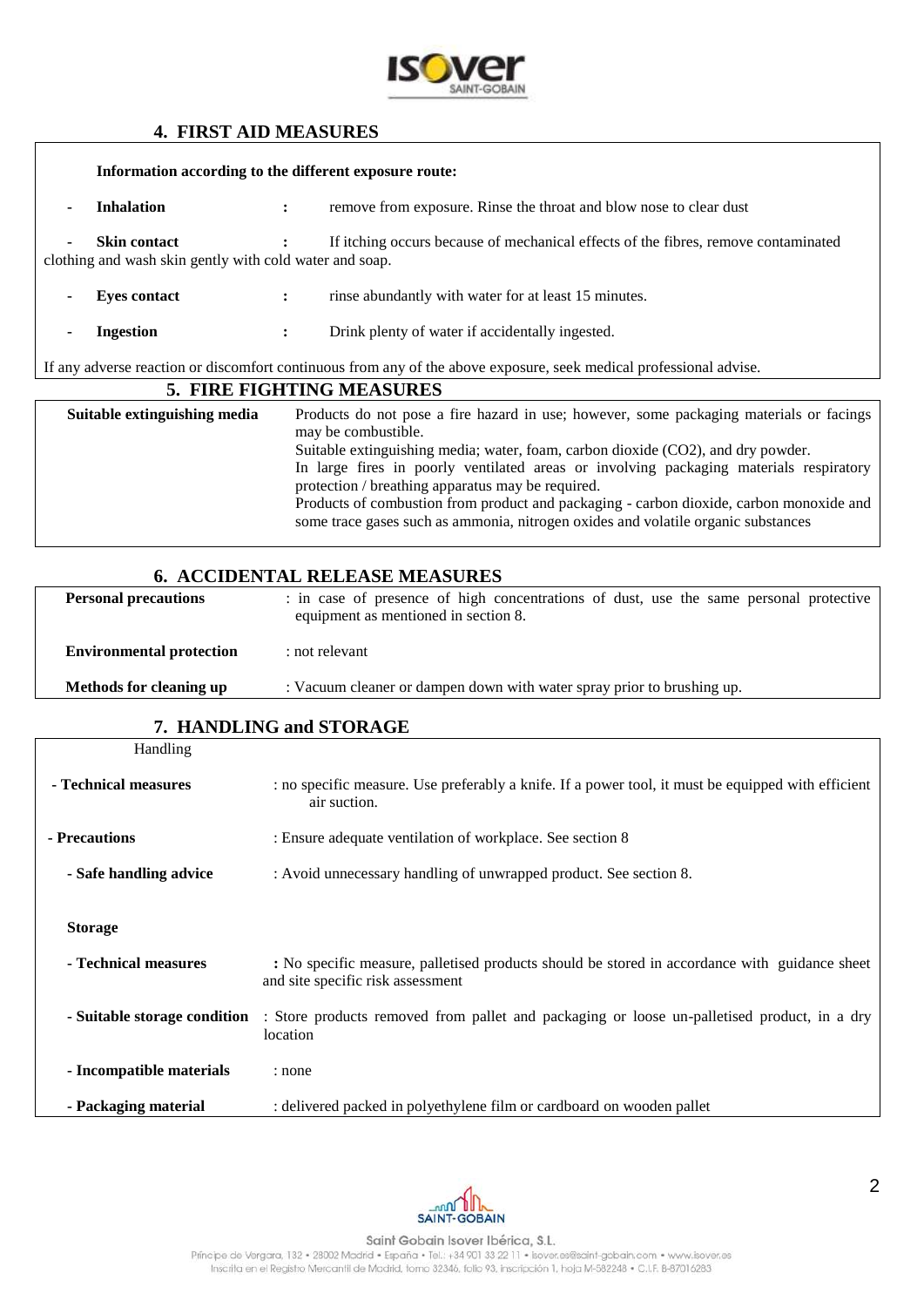

## **8. EXPOSURE CONTROLS / PERSONAL PROTECTION**

| <b>Exposure Limit Value</b>                                         | None at European level.<br>$\mathbf{L}$<br>SPAIN limits: It must be treated as "untreatable particles otherwise"<br>• Inhalable fraction: $10 \text{ mg} / \text{m}$ 3 (total dust)<br>• Respirable fraction: $3 \text{ mg}/\text{m}3$ (respirable dust) Exposure controls |
|---------------------------------------------------------------------|----------------------------------------------------------------------------------------------------------------------------------------------------------------------------------------------------------------------------------------------------------------------------|
| <b>Individual protection equipments</b><br>- Respiratory protection | No specific requirements<br>$\ddot{\cdot}$<br>When working in unventilated area or during operations which can<br>٠<br>generate emission of any dust, wear disposable face mask. Type in accordance with EN<br>149 FFP1 is recommended.                                    |
| - Hand protection                                                   | : Gloves to avoid itching in conformity with EN 388                                                                                                                                                                                                                        |
| - Eyes protection                                                   | : Wear goggles when working overhead. Eye protection to EN 166 is advised                                                                                                                                                                                                  |
| - Skin protection                                                   | : Cover exposed skin                                                                                                                                                                                                                                                       |
| - Hygiene measures                                                  | : rinse in cold water before washing                                                                                                                                                                                                                                       |

# The following sentence and pictograms are printed on packaging<br> **The mechanical effect of fibres in contact with skin may cause temporary itching"**



Ventilate working area if possible



Waste should be disposed of according to local regulations



Cover exposed skin. When working in unventilated area wear disposable face mask



Clean area using vacuum equipment



Wear goggles when working overhead



Rinse in cold water before washing



Saint Gobain Isover Ibérica, S.L. Príncipe de Vergara, 132 · 28002 Madrid · España · Tel.; +34 901 33 22 11 · Isover.es@saint-gobain.com · www.isover.es Inscrita en el Registro Mercantil de Madrid, tomo 32346, folio 93, inscripción 1, hoja M-582248 · C.I.F. 8-87016283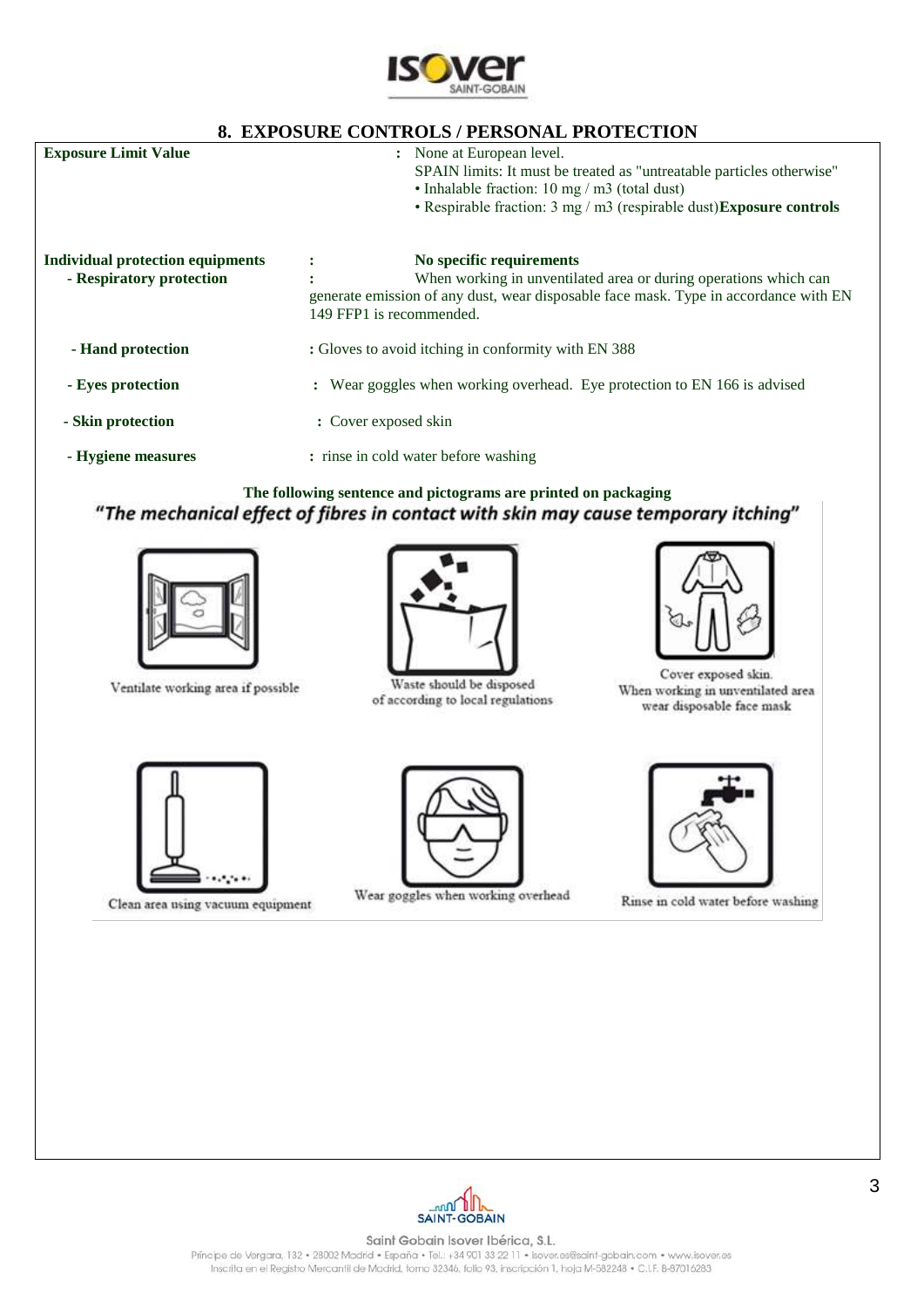

# **9. PROPIEDADES QUÍMICAS Y FÍSICAS**

| <b>Physical state</b>                                                   | : solid                                              |  |  |
|-------------------------------------------------------------------------|------------------------------------------------------|--|--|
| Form                                                                    | : roll or panel or wool                              |  |  |
| Colour                                                                  | : yellow                                             |  |  |
| Odour                                                                   | : light odour may occur                              |  |  |
| pH                                                                      | : not applicable                                     |  |  |
| <b>Boiling point</b>                                                    | : not relevant                                       |  |  |
| <b>Flash point</b>                                                      | : not relevant                                       |  |  |
| Flammability                                                            | : not relevant                                       |  |  |
| <b>Explosive properties</b>                                             | : not relevant                                       |  |  |
| <b>Density</b>                                                          | : from 10 to 120 kg/m3                               |  |  |
| <b>Water solubility</b>                                                 | : generally chemically inert and insoluble in water. |  |  |
| <b>Fat solubility</b>                                                   | : not applicable                                     |  |  |
| <b>Others</b> information                                               |                                                      |  |  |
| Approximate Length weight geometric mean diameter of fibres: 3 à 5 µm   |                                                      |  |  |
| Length weight geometric mean diameter less 2 standard errors*: < 6 µm   |                                                      |  |  |
| <b>Orientation of fibres</b><br>$*$ : Regulation (EC) 1272/2008, note R | : random                                             |  |  |

## **10 STABILITY AND REACTIVITY**

| <b>Stability</b>                        | For building: Stable in normal conditions of use<br>For high T uses: Binder will start to decompose around 200°C                                                                                                                                                                                                                                                                                      |
|-----------------------------------------|-------------------------------------------------------------------------------------------------------------------------------------------------------------------------------------------------------------------------------------------------------------------------------------------------------------------------------------------------------------------------------------------------------|
| <b>Dangerous reactions</b>              | None in normal conditions of use                                                                                                                                                                                                                                                                                                                                                                      |
| <b>Hazardous decomposition products</b> | For building: None in normal condition of use.<br>For high T uses: Decomposition of binder around 200°C produces carbon<br>dioxide and some trace gases. The duration and amount of release is dependant<br>upon the thickness of the insulation, binder content and the temperature<br>applied. During first heating, good ventilation or appropriate personal<br>protection equipment are required. |

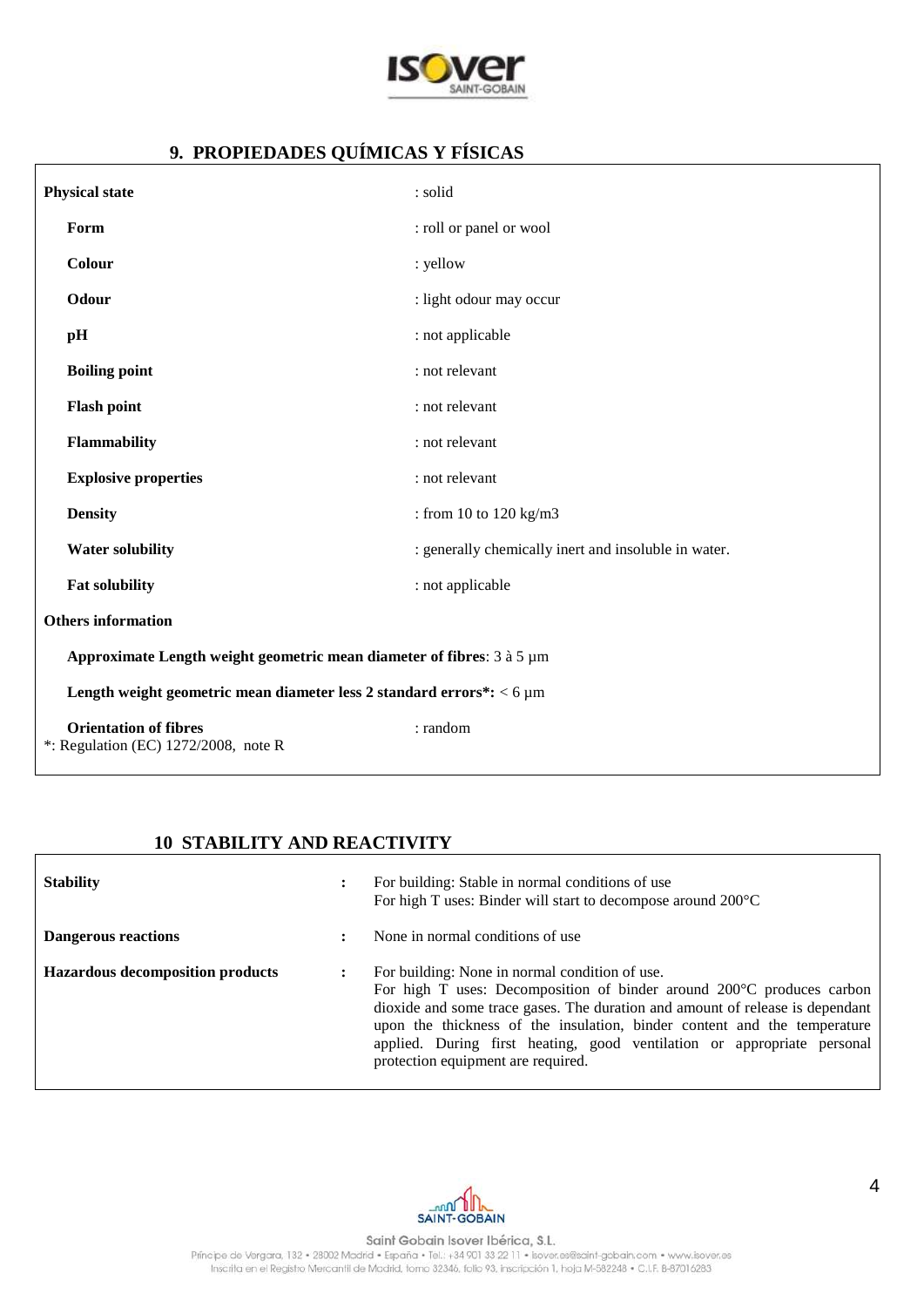

### **11. TOXICOLOGICAL INFORMATION**

**Acute effect : The mechanical effect of fibres in contact with the skin can cause a temporary itching.**

### **12. ECOLOGICAL INFORMATION**

This product is not expected to cause harm to animals or plants during normal conditions of use.

#### **13. DISPOSAL CONSIDERATIONS**

| <b>Waste from residues</b>                | : Dispose of in accordance with regulations and procedures in force in<br>country of use or disposal. |
|-------------------------------------------|-------------------------------------------------------------------------------------------------------|
| Dirty packaging                           | : dispose of in accordance with local regulations.                                                    |
| <b>Code from European Waste Catalogue</b> | : 170604                                                                                              |

### **14. TRANSPORT INFORMATION**

**International regulations** : No specific regulations

### **15. REGULATORY INFORMATION**

The European directive 97/69/EC replaced by the regulation (EC) n° 1272/2008 concerning the classification, labelling and packaging of the substance and the mixtures does not classify glass fibres as hazardous, if they are in compliance with the note Q of this Regulation.

The note Q specifies that classification as carcinogenic does not apply if:

- a short-term biopersistence test by inhalation has shown that fibres longer than 20µm have a weight half life less than 10 days, or - a short-term biopersistence test intra-tracheal instillation has shown fibres longer than 20 µm have a weighted half life less than 40 days, or

- an appropriate intra-peritoneal test has shown no evidence of excess carcinogenicity, or

- a suitable long term inhalation test has shown absence of relevant pathogenicity or neoplastic changes.

Mineral wool (glass, stone and slag wool) are not classified under the European Regulation on classification, labelling and packaging of substances and mixtures ("CLP" Regulation – Regulation EC n° 1272/2008) which is the European implementation of the international Globally Harmonized System ("GHS")